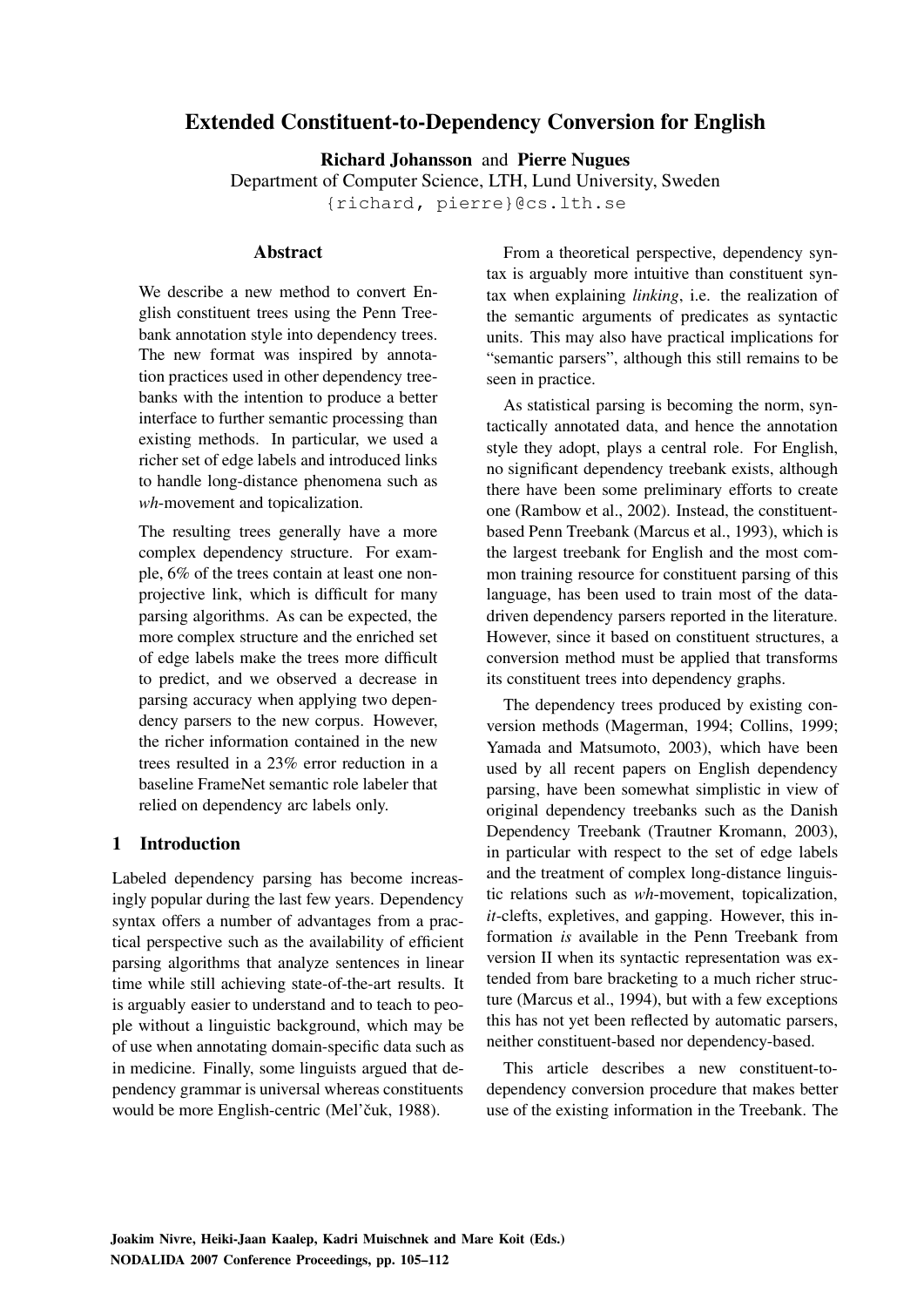idea of the new conversion method is to make use of the extended structure of the recent versions of the Penn Treebank to derive a more "semantically useful" representation. The first section of the article presents previous approaches to converting constituent trees into dependency trees. We then describe the modifications we brought to the previous methods. The last section describes a small experiment in which we study the impact of the new format on the performance of two statistical dependency parsers. Finally, we examine how the new representation affects semantic role classification.

# **2 Previous Constituent-to-Dependency Conversion Methods**

The current conversion procedures are based on the idea of assigning each constituent in the parse tree a unique *head* selected amongst the constituent's children (Magerman, 1994). For example, the toy grammar below would select the noun as the head of an NP, the verb as the head of a VP, and VP as the head of an S consisting of a noun phrase and and a verb phrase:

```
NP \leftarrow > DT NN*VP \leftarrow > VBD* NPS \leftarrow-> NP VP*
```
By following the child-parent links from the token level up to the root of the tree, we can label every constituent with a *head token*. The heads can then be used to create dependency trees: to determine the parent of a token in the dependency tree, we locate the highest constituent that it is the head of and select the head of its parent constituent.

Magerman (1994) produced a *head percolation table*, a set of priority lists, to find heads of constituents. Collins (1999) modified Magerman's rules and used them in his parser, which is constituentbased but uses dependency structures as an intermediate representation. Yamada and Matsumoto (2003) modified the table further and their procedure has become the most popular one to date. PENN2MALT (Nivre, 2006) is a reimplementation of Yamada and Matsumoto's method, and also defines a set of heuristics to infer arc labels in the dependency tree. Figure 1 shows the constituent tree of the sentence *Why, they wonder, should it belong to the EC?* from the Penn Treebank and Figure 2, the corresponding dependency tree produced by PENN2MALT.



Figure 1: A constituent tree from the Penn Treebank.



Figure 2: Dependency tree by PENN2MALT.

# **3 The New Conversion Procedure**

As can be seen from the figures, the dependency tree that is created by PENN2MALT discards deep information such as the fact that the word *Why* refers to the purpose of the verb *belong*. It thus misses the direct relation between this question and a possible answer *It should belong to the EC because. . .* This relation is nevertheless present in the Penn Treebank II and is encoded in the form of a PRP link (purpose or reason) from the verb phrase to an empty node that is linked via a secondary edge to *Why* (Figure 1). In the new method, we link *wh*-words and topicalized phrases to their semantic heads, which we believe makes more sense in a dependency grammar.

In addition to the modification of dependency links, the new method uses a much richer set of dependency arc labels than PENN2MALT. The Penn annotation guidelines define a fairly large set of edge labels (referring to grammatical functions or properties of phrases), and most of these are retained in the new format. PENN2MALT only used SBJ, subject, and PRD, predicative complement. In addition, the number of inferred labels (i.e. the labels on the edges that carry no label in the Penn Treebank) has been extended.

Figure 3 shows the dependency tree that is produced by the new procedure. The benefit of retaining the deeper information should be obvious for ap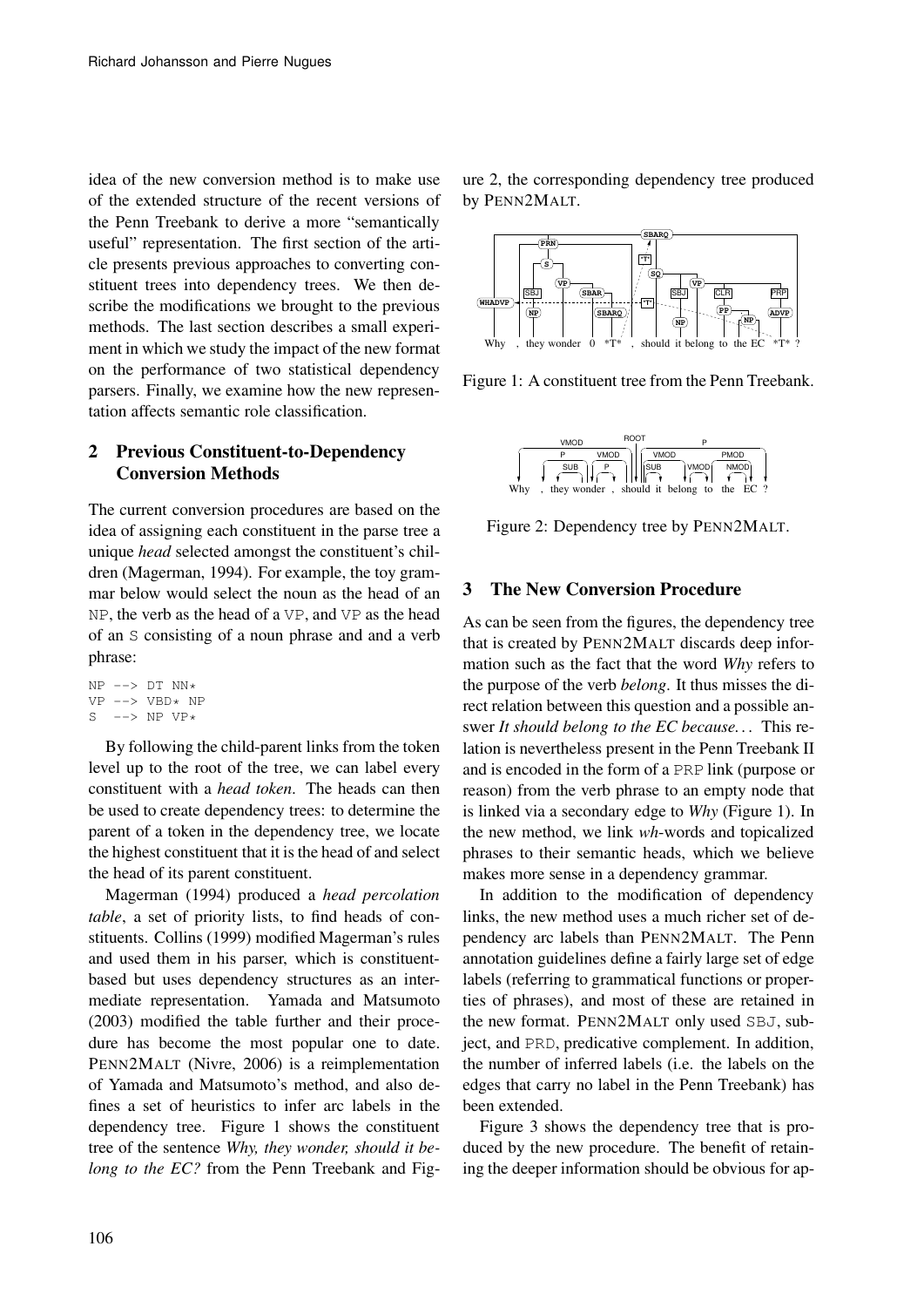plications that need to carry out some semantic processing, for example in question answering systems.



Figure 3: Dependency tree by the new procedure.

The next subsections detail the modifications of the previous methods.

# **3.1 Heuristically Deepening Noun Phrases**

As a preprocessing step, the conversion method uses a few heuristic rules to add internal structure to some noun phrases. This is because a large number of noun phrases with a complex internal structure are annotated using a completely flat structure in the Penn Treebank. An extreme example is *other small apparel makers, button suppliers, trucking firms and fabric houses*. The main reasons for this are probably practical; it saves annotation time, and the internal structure may not be entirely clear to the manual annotators unless they are domain experts. However, the flat structure is very unappealing when the phrase is converted to a dependency structure, since this makes all words in the noun phrase direct dependents of the head word.

We used the following heuristics:

- Certain adverbs (such as *quite* or *too*) are joined with a consecutive adjective into an ADJP.
- Some common words in coordinated NPs (such as *& Co* and *and Sons*) provide a clue to how to bracket these coordinations.
- If there are two words with identical part-ofspeech tags around a conjunction, they are assumed to be coordinated, such as in *a small and venomous snake*.

### **3.2 Head Rule Modifications**

The fundamental task in a constituent-todependency conversion system is to find the head of each phrase, which is needed in order to create the dependency links. For the most part, we followed the earlier approach by using a set of head percolation rules based on the phrase type, but our rules also made use of the context of the phrases and of grammatical functions. Table 1 shows the complete set of rules. In the table,  $NP-\varepsilon$  means NP with no function tag,  $**$  means any phrase, and  $\star$ -PRD means any phrase with a PRD function tag. The following subsections list the modifications of the rules used by Yamada and Matsumoto (2003).

| ADJP        | $\leftarrow$      | NNS OP NN \$ ADVP JJ VBN VBG              |
|-------------|-------------------|-------------------------------------------|
|             |                   | ADJP JJR NP JJS DT FW RBR                 |
|             |                   | RBS SBAR RB                               |
| ADVP        | $\longrightarrow$ | RB RBR RBS FW ADVP TO CD JJR              |
|             |                   | JJ IN NP JJS NN                           |
| CONJP       | $\longrightarrow$ | CC RB IN                                  |
| FRAG        | $\rightarrow$     | $(NN*   NP) W*$ SBAR (PP   IN)            |
|             |                   | (ADJP   JJ) ADVP RB                       |
|             |                   |                                           |
| INTJ        | $\leftarrow$      | $* *$                                     |
| LST         | $\longrightarrow$ | LS:                                       |
| NAC.        | $\leftarrow$      | NN* NP NAC EX \$ CD OP PRP                |
|             |                   | VBG JJ JJS JJR ADJP FW                    |
| NP, NX      | $\leftarrow$      | (NN*   NX) JJR CD JJ JJS RB               |
|             |                   | OP $NP - \varepsilon NP$                  |
| PP, WHPP    | $\longrightarrow$ | (first non-punctuation after preposition) |
| PRN         | $\longrightarrow$ | (first non-punctuation)                   |
| <b>PRT</b>  | $\rightarrow$     | <b>RP</b>                                 |
| ΟP          | $\leftarrow$      | \$ IN NNS NN JJ RB DT CD NCD              |
|             |                   | OP JJR JJS                                |
| <b>RRC</b>  | $\longrightarrow$ | VP NP ADVP ADJP PP                        |
| S           | $\leftarrow$      | VP *-PRD S SBAR ADJP UCP NP               |
| <b>SBAR</b> | $\leftarrow$      | S SO SINV SBAR FRAG IN DT                 |
| SBARO       | $\leftarrow$      | SO S SINV SBARO FRAG                      |
| SINV        | $\leftarrow$      | VBZ VBD VBP VB MD VP $*$ -PRD S           |
|             |                   | SINV ADJP NP                              |
| SO          | $\leftarrow$      | VBZ VBD VBP VB MD *-PRD VP                |
|             |                   | SO                                        |
| UCP         | $\longrightarrow$ | $* *$                                     |
| VP          | $\rightarrow$     | VBD VBN MD VBZ VB VBG VBP VP              |
|             |                   | *-PRD ADJP NN NNS NP                      |
| WHADJP      | $\leftarrow$      | CC WRB JJ ADJP                            |
|             | $\rightarrow$     | CC WRB                                    |
| WHADVP      |                   |                                           |
| WHNP        | $\leftarrow$      | NN* WDT WP WP\$ WHADJP WHPP               |
|             |                   | WHNP                                      |
| Χ           | $\rightarrow$     | $* *$                                     |

Table 1: Head percolation rules.

**Coordinated Phrases.** The method of Yamada and Matsumoto (2003) analyzed coordinations inconsistently, although Collins (1999) had special rules for such constructions. In the new procedure, the leftmost conjunct is consistently regarded as the head of a coordinated structure, and all other conjuncts and conjunctions as children of the first conjunct. There is a considerable amount of literature on how to represent coordinations in dependency grammars. Treating the leftmost conjunct as the head introduces ambiguities when modifiers attach to the left. To have an unambiguous representation, the coordination should be represented using the conjunction as the head, but this is usu-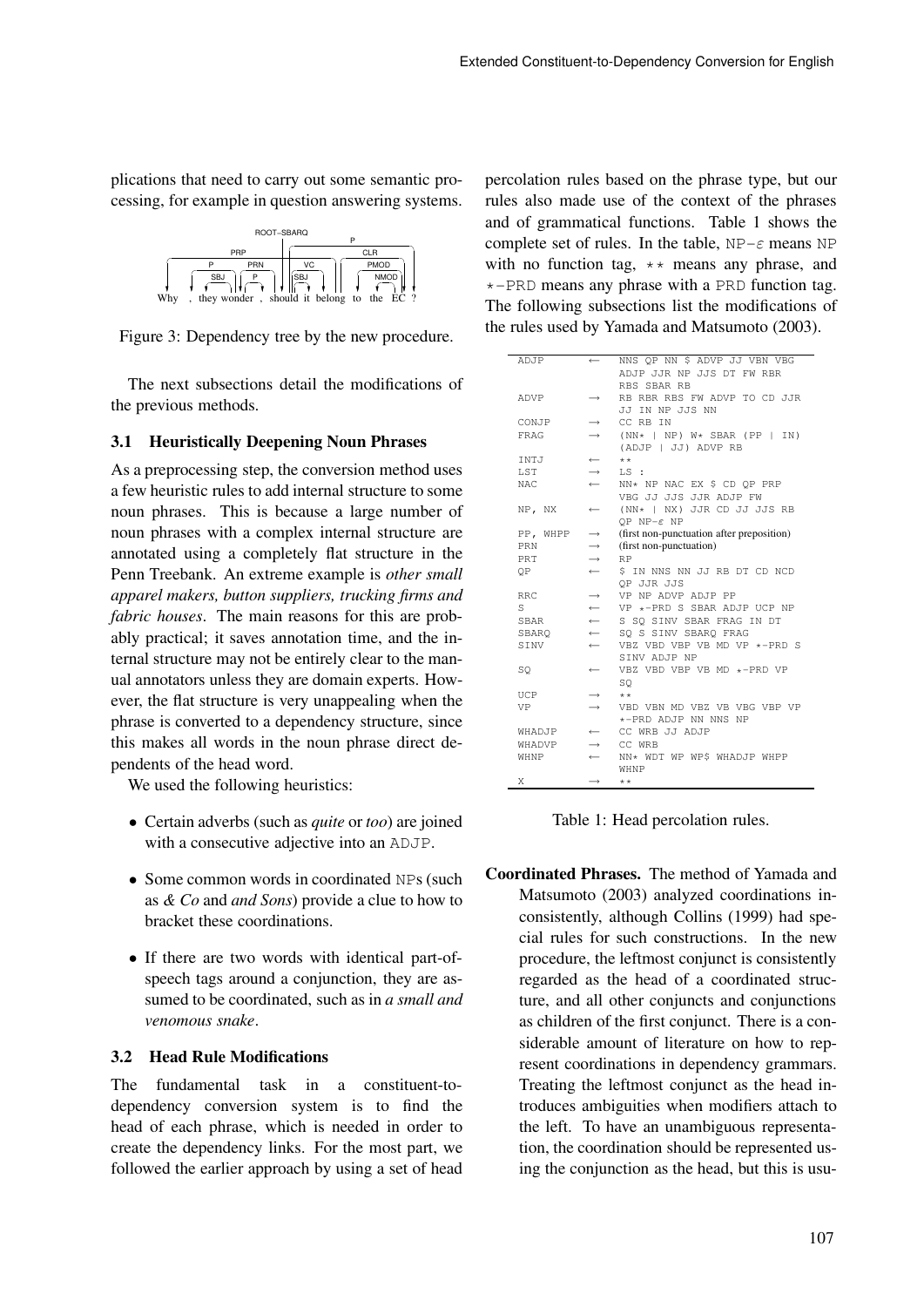ally not preferred since it makes parsing more difficult.

- **PPs, Subordinate and Relative Clauses.** In prepositional phrases, including *wh*-phrases such as *in which*, the preposition itself is regarded as a case marker and treated as a dependent. The same is true for other "linking words" such as subordinating conjunctions and relative pronouns.
- **Noun Phrases.** For noun phrases, NX phrases (incomplete NPs) are moved to the highest priority. Similarly to the treatment of PPs above, possessive markers are regarded as dependents of the preceding noun. When trying to set a child NP as the head of an NP, the new conversion procedure skips NPs having a function tag (for instance, to avoid setting *tomorrow* as the head of *the meeting tomorrow*). In WHNP phrases (such as *what cat*), the noun instead of the *wh*-word is considered head.
- **Main Clauses (S, SQ, and SINV).** In some rare cases, a main clause may lack a verb or a verb phrase. In those cases, we look for a constituent with a PRD edge label.

### **3.3 Modification of Arc Labeling Rules**

### **3.3.1 Grammatical Functions from Penn**

In addition to phrase labels such as NP and VP, Penn Treebank II uses a set of 21 property labels such as subject, SBJ, location, LOC, or manner, MNR. The properties may be combined, such as LOC-PRD-TPC. Of these labels, all were used to label dependency relations except four which reflect a structural property rather than a grammatical function: HLN (headline), TTL (title), NOM (non-NP acting as a nominal), and TPC (topicalization). The final one, topicalization, represents a property of a phrase that is arguably more semantically relevant than the three others, e.g. when analyzing the rhetorical structure. However, we think that this property is independent from grammatical functions – an object is an object whether fronted or not – and it is probably not relevant to a dependency grammar. For the treatment of the CLF (cleft) tag, which is also a structural property, see Sect 3.3.3.

Regarding a few of the function tags from Penn, we introduced minor modifications. The adverbial tag, ADV, was extended to all unmarked ADVP and PP nodes in verb phrases. According to Penn annotation conventions, ADV is implicit in these cases. The logical subject in passive clause tag, LGS, was moved to the edge between the verb phrase and *by*, rather than the edge between *by* and the noun phrase.

# **3.3.2 Inferred Labels**

Most of the edges in the Treebank have no label. For these edges, we used heuristics to infer a suitable function tag. These rules are to a large extent based on corresponding rules in PENN2MALT.

The treatment of objects is somewhat different from previous approaches: we included clause complements (SBAR and S) into this category, whereas PENN2MALT includes NPs only. To filter out some frequent annotation errors (SBARs which should carry an edge label), we excluded SBARs starting with *as*, *for*, *since*, or *with*. Arguably, the clause complements should not use the same label as noun phrase objects. On the other hand, it is quite intuitive that the same label is used in *I told him that. . .* as in *I told him a message*.

In addition, we used a distinction between direct objects (OBJ) and indirect objects (IOBJ). Adding the IOBJ labels is not problematic if there is more than one object, in which case the IOBJ label is assigned to the first of them. However, if we make a distinction between direct and indirect object, it is not clear that there won't occur cases where there is only a single object, but that object should have an IOBJ function tag (such as in *Tell me!*). To have an idea of the number of such cases, we inspected a large set of instances of the verbs *give*, *tell*, and *provide*. Fortunately, the Treebank annotates most of those cases with an empty node to denote a missing object, although there are a few annotation errors that make the rule fail.

The function tag on the root token was used to express the type of sentence. We used four root labels: ROOT-S when the root constituent was S or SINV, ROOT-SBARQ and ROOT-SQ for SBARQ and SQ respectively, and ROOT-FRAG for everything else.

Algorithm 1 shows the complete set of rules that were used to assign labels to the edges that were not labeled by the Penn annotators.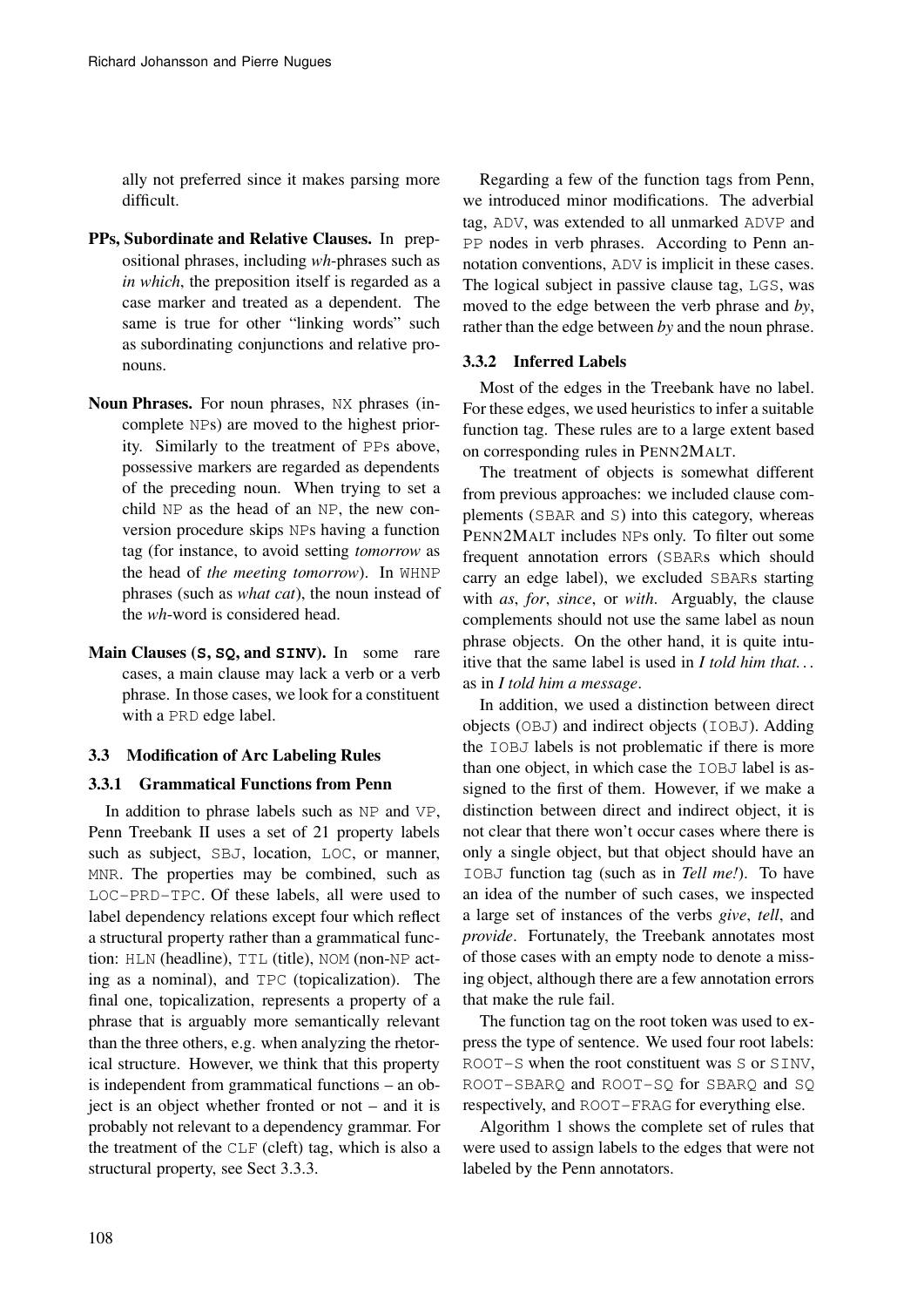#### **Algorithm 1** Rules to label unlabeled arcs

**let** c be a token, C the highest phrase that c is the head of, and P the parent of C **returns** The label on the dependency arc from c to its parent **if** C is the root node **if** C is S or SINV **return** ROOT-S **if** C is SQ **return** ROOT-SQ **if** C is SBARQ **return** ROOT-SBARQ **else return** ROOT-FRAG **else if**  $C$  is the first of more than one object **return**  $IORJ$ **if** C is an object **return** OBJ **if** C is PRN **return** PRN **if** c is punctuation **return** P  $\mathbf{if} \ C$  is coordinated with  $P$   $\mathbf{return}$   $\mathsf{COORD}$ **if** C is PP, ADVP, or SBAR and P is VP **return** ADV **if** C is PRT and P is VP **return** PRT **if** C is VP and P is VP, SQ, or SINV **return** VC **if** P is VP, S, SBAR, SBARQ, SINV, or SQ **return** VMOD **if** P is NP, NX, NAC, or WHNP **return** NMOD **if** P is ADJP, ADVP, WHADJP, or WHADVP **return** AMOD **if** P is PP or WHPP **return** PMOD **else return** DEP **end if**

#### **3.3.3 Structural Labels**

Although it is preferable that the dependency relations reflect function rather than structure, structural labels were still needed for a proper representation of a small set of complex constructions. We used three such labels: EXP (expletive), CLF (cleft), and GAP (gapping).

Expletive constructions and cleft sentences are rhetorical transformations that usually result in a fronted *it*. Although superficially similar, expletives and clefts are handled rather differently in the Penn conventions. In an expletive construction, the referent S node is linked via a secondary edge to the preceding *it*, while for clefts the main clause carries the function tag CLF and the referent is unlabeled. In the converted format, these constructions were treated similarly: we attached the referent to the main verb and put the CLF or EXP label on that link. Figures 4 and 5 show examples of an expletive and a cleft, respectively, and their corresponding representations as dependency trees.



Figure 4: An expletive construction and its dependency representation.



Figure 5: A cleft sentence and its dependency representation.

The phenomenon of gapping, i.e. when some part of a coordinated structure is ellipsed, is difficult to handle for any grammatical formalism, and a number of idiosyncratic solutions have been proposed. The approach used in Penn Treebank II is based on "templates." A coordinated structure with ellipsed constituents is assumed to be structurally identical to the first, and secondary edges  $(=)$  are used to identify corresponding constituents. In the dependency representation, we used the secondary edges as dependency links. Figure 6 shows an example of a constituent tree with gapping, and Figure 7 its corresponding dependency tree.



Figure 6: Example of gapping in the Penn Treebank.



Figure 7: Dependency representation of gapping.

#### **3.4 Relinking of Secondary Edges**

Penn Treebank II defines seven kinds of secondary edges, which are listed in Table 2 along with their frequencies in WSJ sections 2–21 in the Treebank.

In many cases, the secondary edge represents a "deep governor", and is thus more useful as a dependency arc than the constituent attachment. In those cases, we relinked the heads of the constituents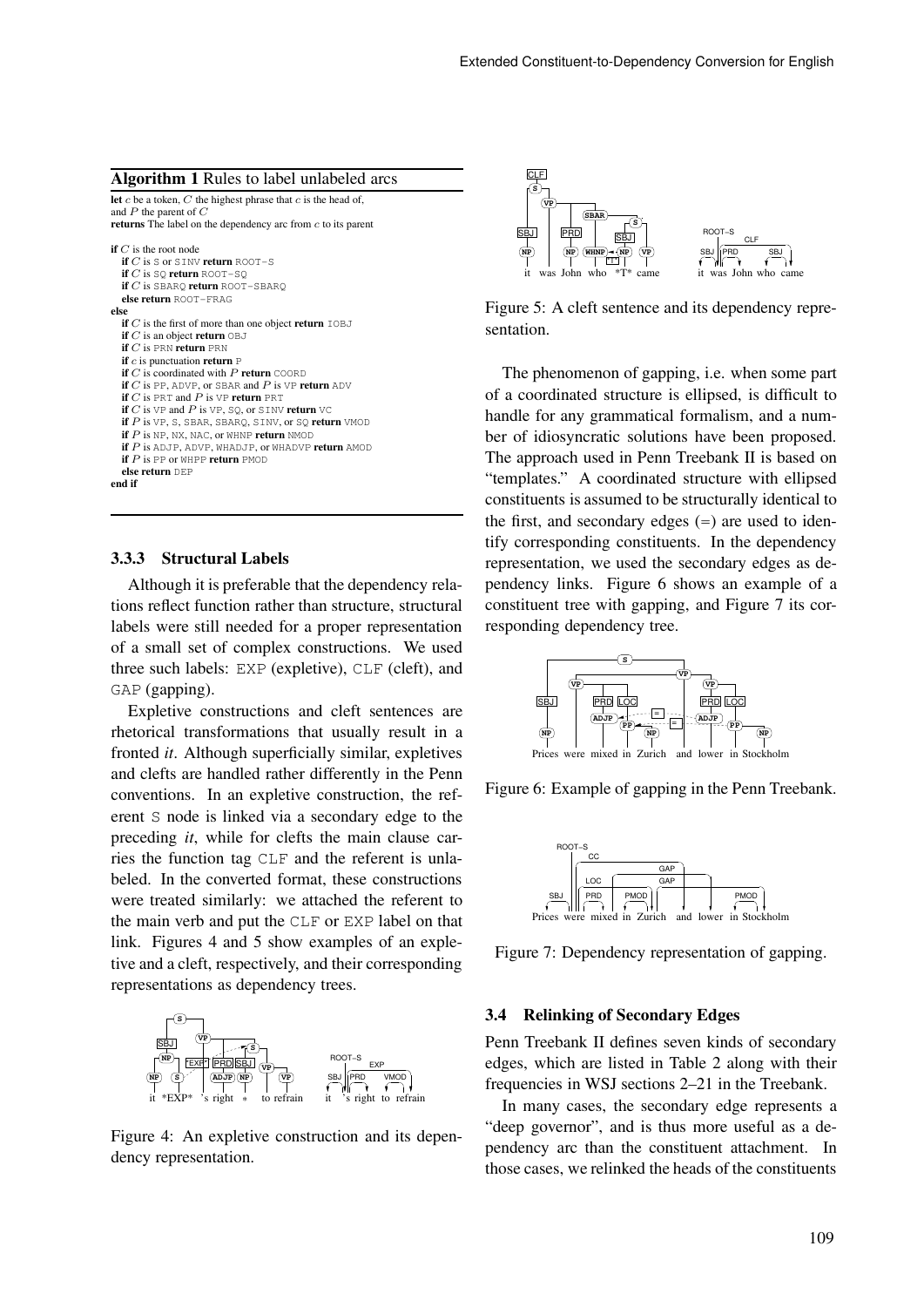| Type                | Description                     | #     |
|---------------------|---------------------------------|-------|
| $*T*$               | Trace of wh and topicalization  | 15943 |
| $\star$             | Other trace                     | 18398 |
| $\star$ TCH $\star$ | Discontinuous constituent       | 1000  |
| $*RNR*$             | Right node raising              | 345   |
| $=$                 | Gapping                         | 599   |
| $*$ EXP $*$         | Expletive                       | 557   |
| $\star$ PPA $\star$ | Permanent predictable ambiguity | 20    |

Table 2: Secondary edges in the Penn Treebank.

pointed to by the secondary edges. This was done for all  $\star$  T  $\star$  and  $\star$  ICH $\star$  edges, unless the relinking causes the dependency graph to become cyclic (such as the link between the empty node and the root node in Figure 1). For right node raising,  $*RNR*$ , as for instance in *a U.S. and a Soviet naval vessel*, there are usually two secondary edges, of which only the first one is used. The treatment of the  $*$ EXP $*$  and = links was described previously in Sect. 3.3.3.

The constituents pointed to by the "other trace" edges, of which traces of object movement in passive clauses seem to be the most frequent, could not be relinked since their original constituent attachments in most cases seem to be more meaningful as the dependency relation. For instance, we think the subject of a passive clause should not be relinked as an object of the passive verb. However, if the formalism were extended to allow for multiple heads, it could be useful to include those links as well.

The  $\star$ PPA $\star$  (permanent predictable ambiguity) edges refer to cases where there is a structural ambiguity that cannot be resolved by the annotator, such as in *I saw a man with a telescope*. These links were not used in the conversion.

The relinking of constituents makes some trees *nonprojective*, i.e. the dependency tree cannot be drawn without crossing links. An example of this can be seen in Figure 3. In WSJ sections 2–21, the number of resulting nonprojective sentences was 2459 out of 39832, that is 6.17% of the sentences.

# **4 Experiments**

### **4.1 Impact on Parsing Performance**

The new format introduces more complexity in the dependency trees and and a practical issue is to determine how "parsable" they are. For instance, nonprojective trees makes parsing more complicated for some dependency parsers. To quantify this, we trained and evaluated two statistical dependency parsers on the new treebank.

MALTPARSER (Nivre et al., 2006) is based on a greedy parsing procedure that builds a parse tree incrementally while proceeding through the sentence one token at a time. By using a greedy strategy, a rich history-based feature set for the SVM classifier that selects the actions can be used. The parser produces projective trees only, but can handle nonprojectivity if a preprocessing step is used before training and a postprocessing step after parsing ("pseudoprojective parsing").

MSTPARSER (McDonald and Pereira, 2006) predicts a parse tree by maximizing a scoring function over the space of all possible parse trees. The scoring function is a weighted sum of features of single links or, if the "second-order" feature set is used, pairs of adjacent links. The parser can handle nonprojectivity, although the search then becomes NPhard and has to be approximated.

Following convention, we trained the parsers on sections 2–21 of the WSJ part of the treebank. The training step took a few hours for MALTPARSER using a 64-bit AMD processor running at 2.2 GHz and roughly two days for MSTPARSER using a 32-bit Intel processor at 3.0 GHz.

To test the parsers, we ran the parser on Section 23 of the treebank and measured the labeled and unlabeled accuracy excluding punctuation. The goldstandard part-of-speech tags were used. Table 3 shows the results of the evaluation. For the new format, the relative increase in the number of errors is shown in brackets.

As can be expected, the new format is more difficult for parsers. For the labeled accuracy, this can partly be attributed to the richer set of function tags. For instance, PENN2MALT does not distinguish between temporal and locative adjuncts, but labels them all as verb modifiers. The difference in unlabeled accuracy is probably partly due to the fact that links can now be nonprojective, although this does not explain the whole difference. In addition, the feature sets used by the parsers may be suboptimal for the new way to represent some constructions. For instance, the large decrease in labeled accuracy by MSTPARSER can probably be explained by the fact that "linking words" such as prepositions and subordinating conjunctions do not attach to the verb (see Sect. 3.2). Since the feature set of MST-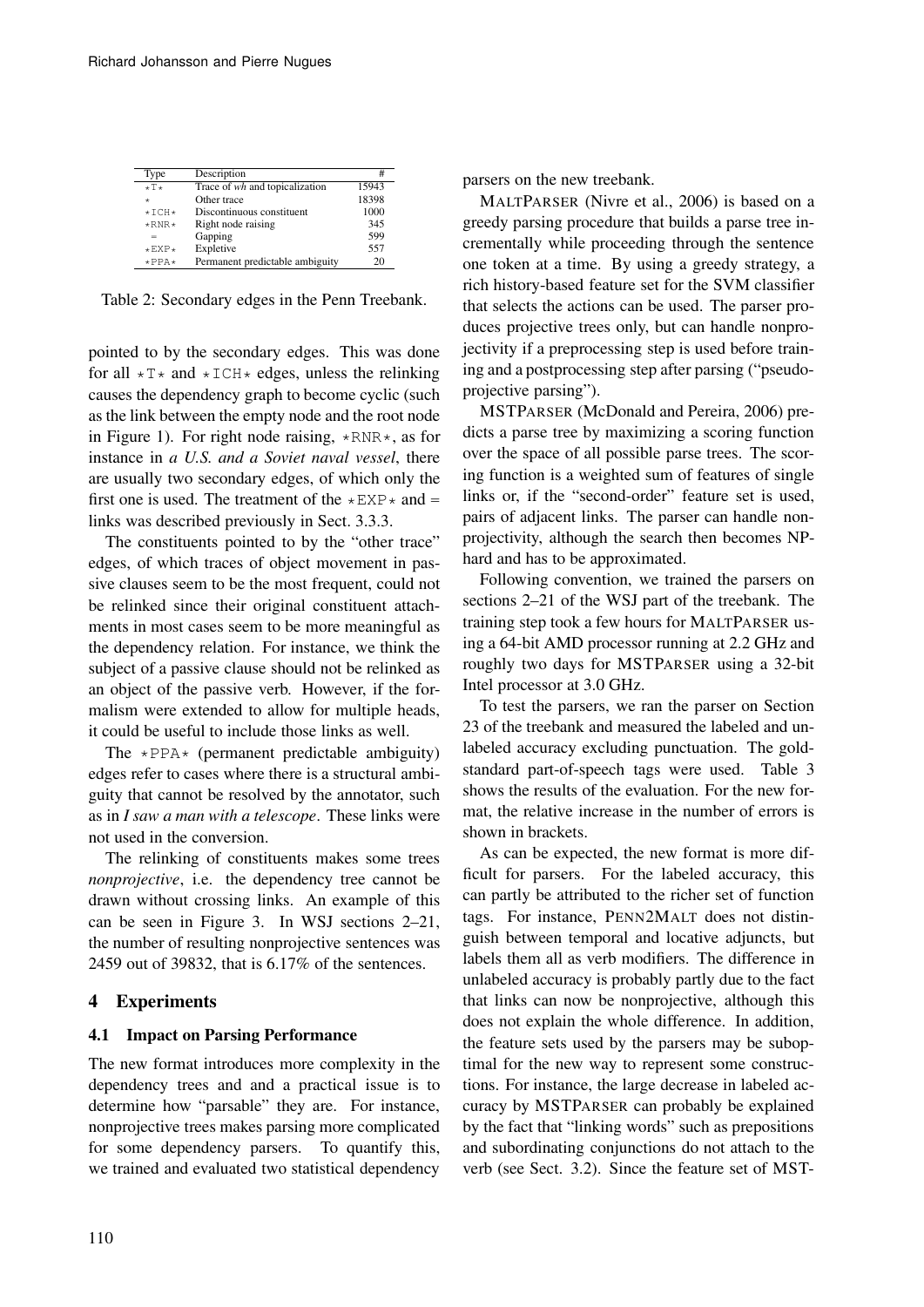|                | <b>MALTPARSER</b> |                | <b>MSTPARSER</b> |                 |  |
|----------------|-------------------|----------------|------------------|-----------------|--|
|                | Labeled           | Unlabeled      | Labeled          | Unlabeled       |  |
| PENN2MALT      | 90.30\%           | 91.36%         | 92.04\%          | 93.06%          |  |
| New conversion | 87.63% (28%)      | $90.54\%$ (9%) | $86.92\%$ (64\%) | $91.64\%$ (20%) |  |

Table 3: Parsing accuracy. Relative error increase in brackets.

PARSER cannot use features of grandchildren (because of independence assumptions needed to make search tractable), the lexical information about attachment behavior is lost in those cases. This is especially clear for the LGS label, which is assigned by MSTPARSER to many PPs not starting with *by*. MALTPARSER, on the other hand, can use this lexical information and performs better for those cases.

| Function     | R(MST) | P(MST) | $R$ (MALT) | (MALT)<br>Р |
|--------------|--------|--------|------------|-------------|
| CLF          | 0      | 0      | $\Omega$   | $\Omega$    |
| CLR.         | 50%    | 46%    | 70%        | 51%         |
| <b>COORD</b> | 69%    | 78%    | 82%        | 84%         |
| <b>EXP</b>   | 45%    | 52%    | 35%        | 45%         |
| GAP          | 16%    | 50%    | 20%        | 45%         |
| IOBJ         | 54%    | 89%    | 63%        | 87%         |
| LGS          | 64%    | 67%    | 90%        | 93%         |
| OBJ          | 91%    | 78%    | 90%        | 90%         |
| <b>PRN</b>   | 57%    | 72%    | 66%        | 40%         |
| <b>TMP</b>   | 77%    | 80%    | 81%        | 86%         |

Table 4: Precision and recall results for a subset of the relations.

Table 4 shows the precision and recall results for the two parsers for some of the dependency relation types added in this conversion. The structural links (cleft, expletive, and gap) are difficult, which is hardly surprising since these phenomena result in long-distance dependencies and are comparatively rare in the Treebank.

### **4.2 Impact on Semantic Role Classification**

To assess the semantic usefulness of the new dependency representation, we created a baseline semantic role labeler that we applied to the FrameNet example corpus (Baker et al., 1998), version 1.3, and compared its accuracy using the old and the new dependency treebanks. All sentences having a verb as target word were used and we tagged them using the MXPOST tagger (Ratnaparkhi, 1996). We then ran MALTPARSER using the statistical models obtained from both dependency treebanks. As input, the labeler received sentences where the semantic arguments were segmented but not labeled. For each argument that was not null-instantiated, we located the dependency node that was closest to the target in

terms of the dependency tree. For most cases, this node was a direct dependent of the target verb.

The baseline role classifier considered the grammatical function of the argument node and assigned the semantic role label that was most frequently associated with this grammatical function for each verb in each frame. For instance, for the verb *tell* in the frame TELLING, we mapped the subject to the semantic role SPEAKER, the direct object to MES-SAGE, and, for the new format, the indirect object to ADDRESSEE.

| Method         | Accuracy          |
|----------------|-------------------|
| PENN2MALT      | 64.3%             |
| New conversion | $72.5\%$ $(23\%)$ |

Table 5: Semantic role classification results.

Table 5 shows the accuracy of this baseline classifier when using the PENN2MALT and the new conversion, respectively. The new format gives a 23% error reduction for classification. Clearly, the improved performance is a result of the increased granularity of the set of edge labels that is gained by using Penn's edge labels and by distinguishing between direct and indirect objects. Table 6 shows an example of this: for the verb *receive* in the frame RECEIVING, the grammatical functions can express twice as many semantic roles. For this frame, the error reduction was 37.5%.

| FN Role                | PENN2MALT  | New conversion |
|------------------------|------------|----------------|
| <b>COUNTERTRANSFER</b> |            |                |
| <b>DEPICTIVE</b>       |            |                |
| <b>DONOR</b>           | VMOD       | CLR.DIR        |
| <b>MANNER</b>          |            |                |
| <b>MEANS</b>           |            |                |
| MODE OF TRANSFER       |            | <b>MNR</b>     |
| <b>PATH</b>            |            |                |
| PLACE                  |            | T.OC           |
| PURPOSE OF DONOR       |            |                |
| PURPOSE OF THEME       |            | PRP            |
| <b>RECIPIENT</b>       | <b>SUB</b> | LGS, SBJ, VMOD |
| <b>ROLE</b>            |            |                |
| <b>THEME</b>           | OBJ        | ADV, OBJ       |
| TIME                   |            | TMP            |

Table 6: FrameNet semantic roles and their corresponding grammatical functions for the verb *receive* in the frame RECEIVING.